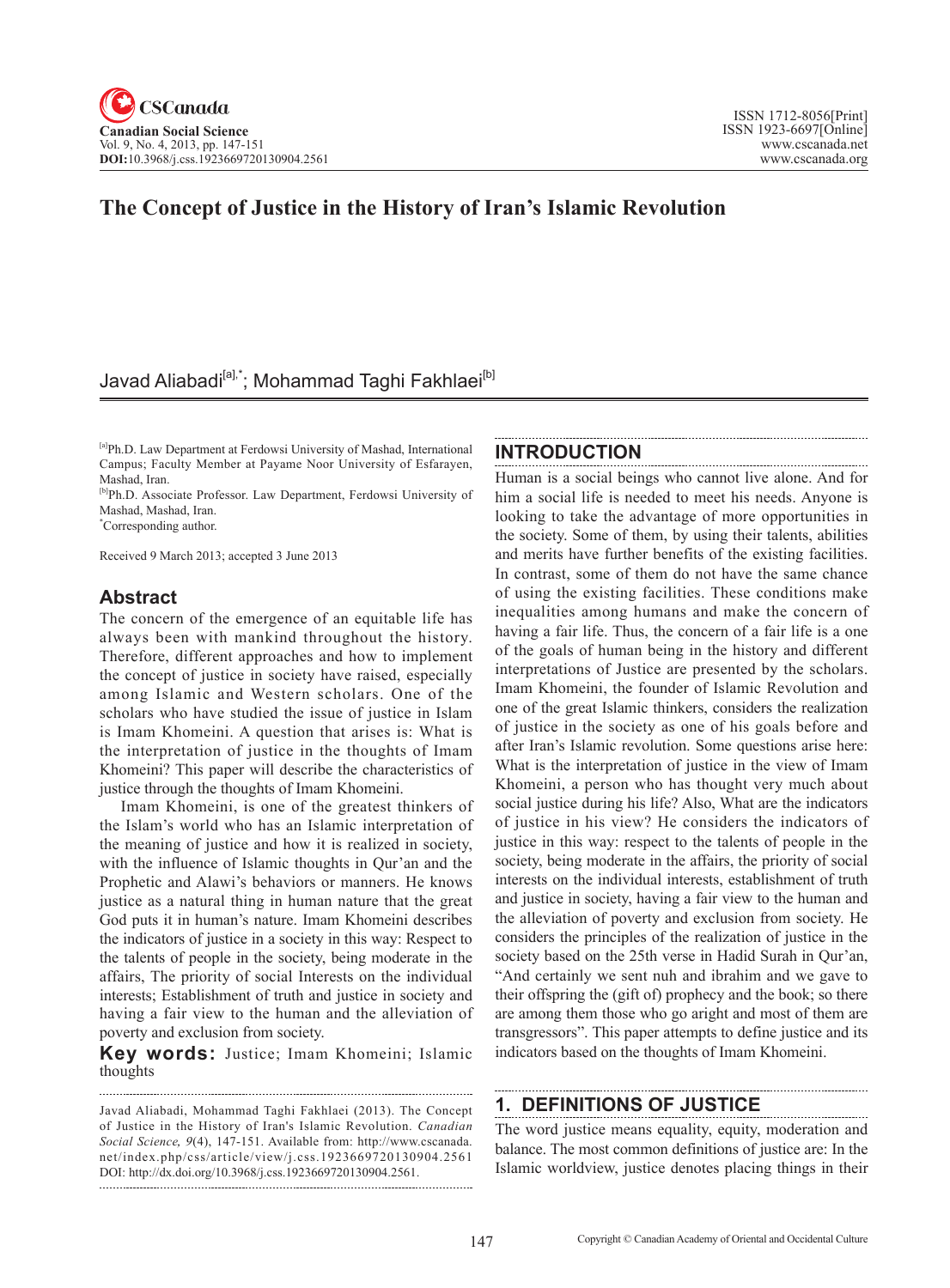rightful place. Thus, justice represents moral rectitude and fairness, since it means things should be where they belong. Imam Ali says: "Justice descends everything in its right place". Allame Tabatabaee has written in the definition of justice: "Each force has deserved the right to be placed in its proper place". Also, Allama Motahari believes like the others that justice means putting everything in its right and proper place and also says: "Justice is close to equality in the sense that it creates a state of equilibrium in the distribution of rights and duties". Ancient Greek thinkers Plato considers justice as a light that makes everything clear and avoid peaple to interfere in others' works and believes that justice is a moral virtue and an attribute of human personality, as it is in the Western tradition.

Therefore, one may conclude that justice is an obligation of Islam and injustice is forbidden. The centrality of justice to the Qur'anic value system is displayed by the following verse: "We sent Our Messengers with clear signs and sent down with them the Book and the Measure in order to establish justice among the people…" (Qur'an 57:25) The phrase 'Our Messengers' shows that justice has been the goal of all revelation and scriptures sent to humanity. The verse also shows that justice must be measured and implemented by the standards and guidelines set by revelation. Islam's approach to justice is comprehensive and allembracing. Any path that leads to justice is deemed to be in harmony with Islamic Law. God has demanded justice and, although He has not prescribed a specific route, has provided general guidelines, on how to achieve it. He has neither prescribed a fixed means by which it can be obtained, nor has He declared invalid any particular means or methods that can lead to justice. Therefore, all means, procedures, and methods that facilitate, refine, and advance the cause of justice, and do not violate the Islamic Law are valid.

The Qur'an emphasizes the balance and justice that are central to the design and order underlying Allah's creation as also in the ultimate reckoning on the Day of Judgment. The harmonious interrelationship between elements in the universe reflects the unity fundamental to Allah's creation in its totality. In other words, anyone who ponders over the mystery of the universe cannot but arrive at some idea of the balance of justice set up by the Creator. Islam thus lays a solid foundation for a harmonious relationship with all peoples, because people of all religions are equally honored by virtue of revelation and are worthy of respect by Muslims.

#### **2. INNATE HUMAN TENDENCY TOWARD EQUITY AND JUSTICE**

Human is naturally seeking for perfections and virtues and avoids evils. And the great creator of human being makes this feeling into the nature of us. Imam Khomeini according to this nature of human being knows Justice

as something innate in human's nature and existence. So, there is a tendency to justice in the society by the wise man and he escapes from the tyranny, oppression, injustice and discrimination. He believes that Justice is rooted in human nature and the tendency toward it is something natural. Human is born with it and all share in it and it is not something acquisitive and is not removable from the nature of human being. Unless the nature of the human being has some problems. So, humans are naturally inclined towards justice and hates oppression. Common nature of man tends to justice and hates oppression.

Imam Khomeini believes, the nature of justice can make positive interactions among the human population and creates a sense of vitality and joy among the people and also people are busy with works and activities in a safe environment. This concept is not individual, collective or categorical but it is an ideal purpose of human being. So, it is for all kinds of human beings in different times and places. Justice is a natural and innate concept. This happy and fresh morale can provide a safe, fresh and joyfull condition for all the people around the world and removes cruelty and oppression. So, based on the thougths of Imam Khomeini, Justice is a natural human tendency that stops human from doing the individual activities against the society.

#### **3. THE EXISTENCE OF PERFECT TALENTS AND MERITS IN HUMAN BEING'S NATURE**

The unique Creator has placed many talents and abilities in human being that using in an appropriate way, flourish the human being. Otherwise, these talents will not nurtured. God Almighty by putting these talents in the nature of human being, makes him free to achieve to the perfect goal in the world. In  $13<sup>th</sup>$  verse of Hojorat Surah we have: "O mankind! Lo! We have created you male and female, and have made you nations and tribes that ye may know one another. Lo! The noblest of you, in the sight of Allah, is the best in conduct. Lo! Allah is Knower, Aware." This is the divine justice based that everyone deserves to be placed in a certain position on his or her merit. It is not possible for those who are not deserved go for higher degrees and level and it is far from the divine justice. And that man hath only that for which he maketh effort.  $(39<sup>th</sup>$  Verse of Najm Surah).

Prophet Muhammad (PBUH) during his mission was started to fight with the ignorance in which the criteria values of ethnicity, class, racial were superiority and he would collapse these fake values and established the society based on the divine and Islamic values and orders. And Salmane Farsi who was someday a slave changes to be a noble. Being in a right place based on the merits of the people is very important for Imam Ali.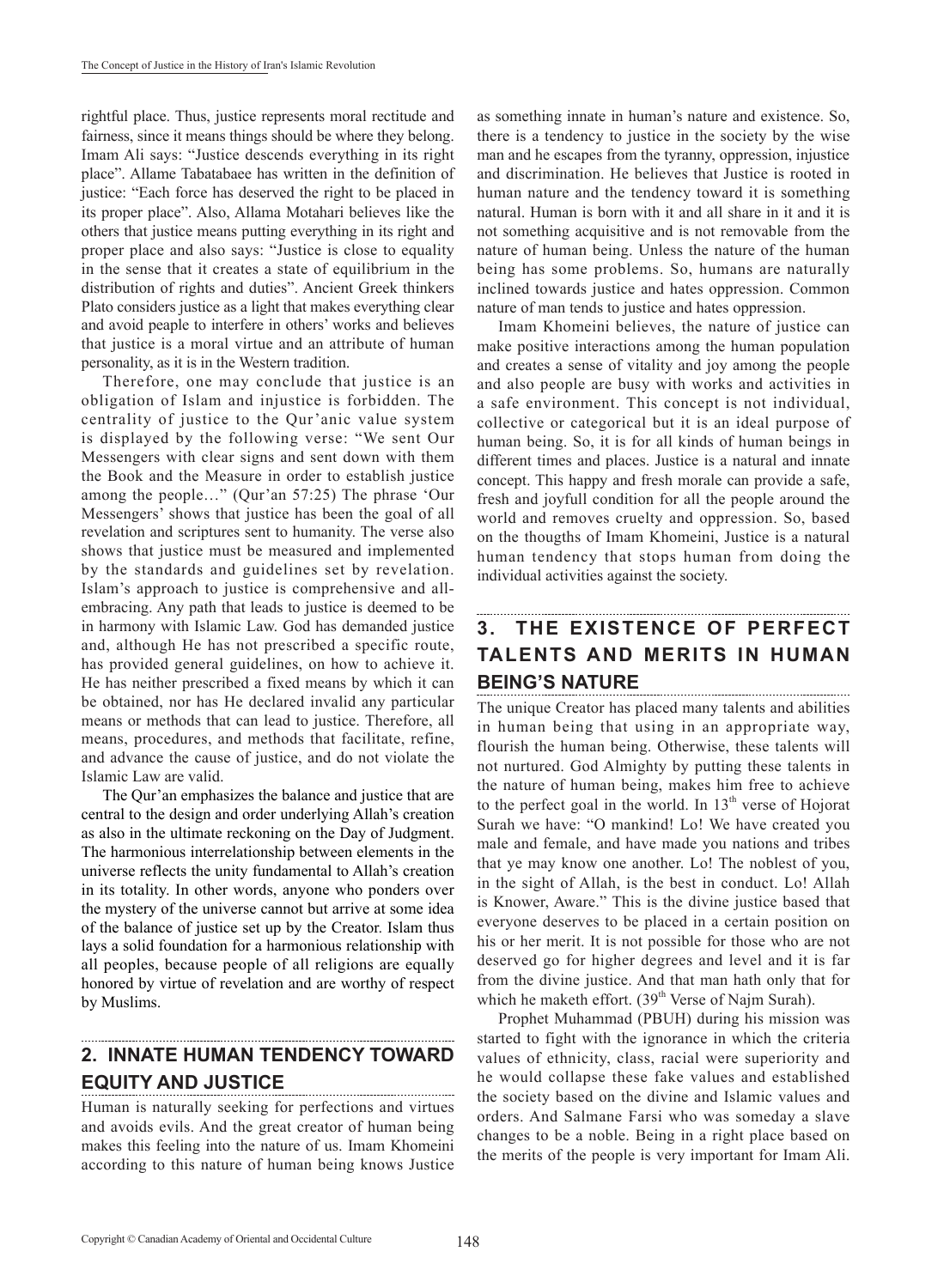He says, "Justice puts everything in its place. While the forgiveness makes it out of its place. Justice is the public policy while forgiveness includes certain groups. So, justice is more superior." In Imam Khomeini's view, human being has multi-dimentional characteristic. It means that he has some features that the other creatures do not have them. Human nature includes the backend, intellect and feeling. In the nature of human being is a talent that can change his feelings to different varieties in different situations.

# **4. MODERATION AND TEMPERANCE IN THE AFFAIRS**

Moderation and temperance in the affairs makes things move in the balance directions and disturbes the extremes in the affairs. Extremes in every situation make human being to depict different things as a proper or wrong one. In this view, the human wisdom attitude is limited. And humans are separated rather than being close to each other. Khaje Nasir believes that the perfection of human's ego is based on the moderation. His perfection is based on the moderation in three branches, recognition, lust and wrath. Imam Khomeini knows justice as a mediocrity to achieve happiness. He draws the path that if you want to reach the destination you must be in this path. Extremes In this way prevent a man to reach the prosperity. Justice in Imam Khomeini's view is based on the islamic definition of justice and considers it as a moderation in the affairs. Man in order to achieve happiness has to move in this direction.

In terms of Imam Khomeini, the straight path is the way of that keeps human away from errors and save him and guides him to the light and brightness. " This is the straight path is the way of that keeps human away from errors and save him and guides him to the light and brightness and the great God asks human to move from darkness to the brightness and light" Imam Khomeini. In these situations, human being goes away from deviations and follows the moderate and balance path.

Thus, In terms of Imam the median balance in affairs is the basis of justice which is straight way. Moving on the straight path is possible by the balace and moderation. A righteous person, to move in the right path should follows moderation in his affairs. Justice as compared to the other virtues located in mediocrity, so, it establishes a balance among all the virtues. So, the validity of the other virtues is based on the justice and moral orders are based on it. So, in Imam Khomeini's view, justice means being moderate in affairs and moving on the straight path. It should not be any extremes in this path so if there is an extreme in the affairs, deviation will appear.

## **5. THE PRIORITY OF SOCIAL INTERESTS THAN THE INDIVIDUAL ONES**

Islam unlike the two approaches of Liberal individualism and Pluralism and socialism, while with emphasizing on the legitimate rights and freedoms did not neglect the Social interests. Because a person is a members of the community and the happiness and perfection of man and society tied together. Motahari believes; originality is not just with the individuals and societies. Originality is tied up with individuals and society. A person has originality in character and a society has its own originality. So, the interests of the individual and society are intertwined. A person cannot make himself separate from the community.

In the the eyes of Imam Khomeini, priority will be given to community over the individual. Because, becoming a righteous man finds meaning in society. This problem is not for today, In history, all the prophets came to improve the society. So, In terms of Imam Khomeini Justice is achieved when in the community the oppression and injustice are not existed. When the most people are exploited by some others, this is not justice and that society should be improved and shortened the exploiters So everyone can have a fair right.

# **6. ESTABLISHMENT OF TRUTH AND JUSTICE IN THE SOCIETY**

Right and wrong, justice and injustice is a historical process. Since the creation of humanity, Has been associated with humanity. This conflict have begun since Adam's children, Cain and Able, the proponents of right and wrong. Historically, there always have been a conflict between the proponents of rightness, the people who seek justice, and the advocates of evil, who were seeking to exploit people's rights. Based on the promises of God, The fans of rightness and justice are winners and oppression will be lifted from the ground.

"Say (O Muhammad): O my people! Work according to your power. Lo! I too am working. Thus ye will come to know for which of us will be the happy sequel. Lo! the wrong-doers will not be successful." An' am Surah, 135<sup>th</sup> Verse.

So, In terms of Imam Khomeini, anyone who is in the path of evil should try to improve himself. He insisted on national uprising for their rights, attempt of the government and people for their rights, duty to assist the rights of others, infringe upon the rights grabbers, Criterion of truth and falsehood to gauge the interest of the country and the people, remove the corrupt elements of society to fulfill and protect the rights of the community and centrality of rightness in collision and national planning.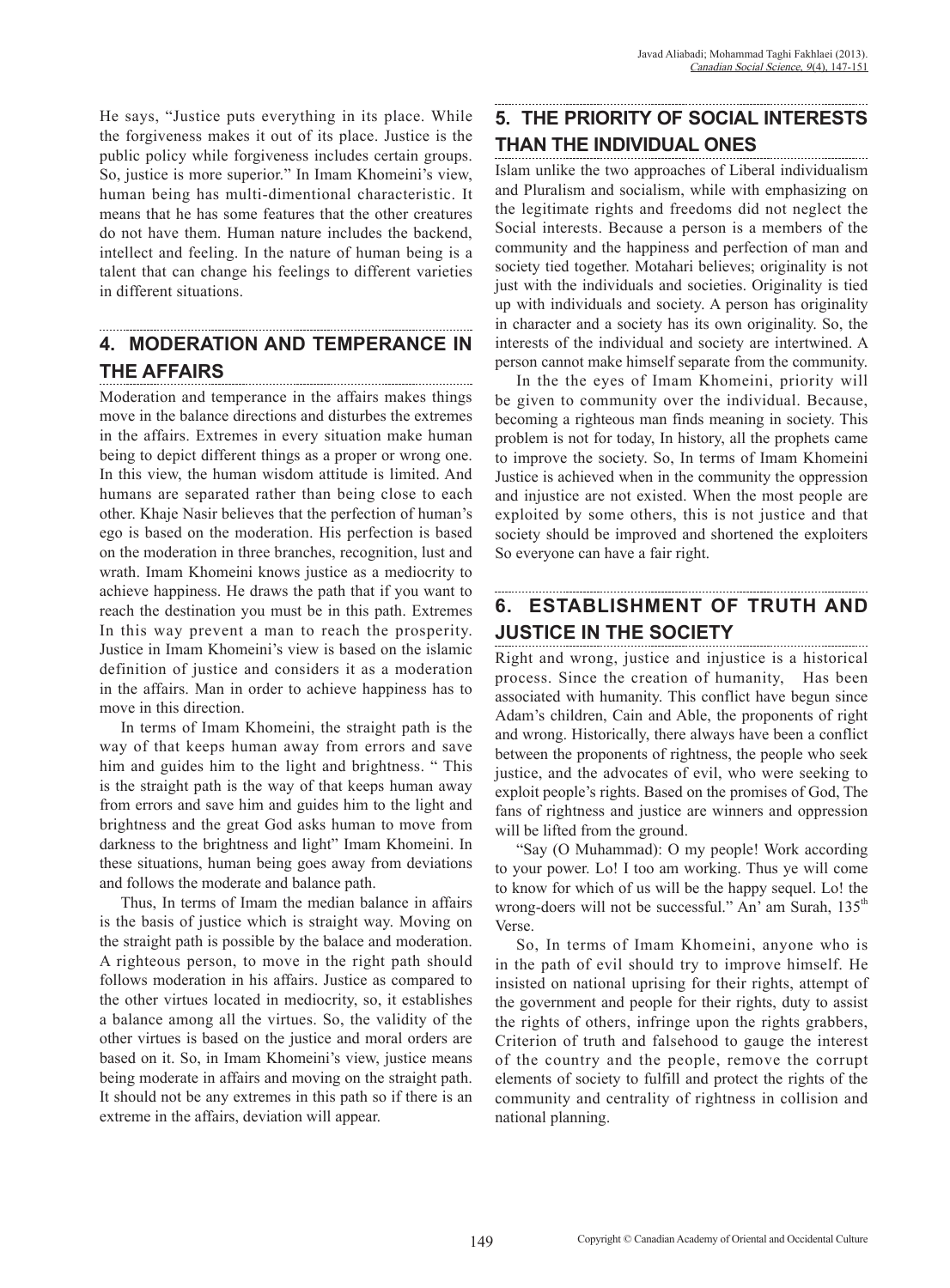## **7. FAIR AND EQUITABLE VIEW TO HUMANS AND REVOKE PRIVILEGES**

**Throughout the** history of mankind, Human faced with discrimination and injustice. Some people with the special rates were beneficiaries of the social facilities and they tried to exploit the poor people. This unfair exploitation has led that one of the most important missions of prophet becomes the fight with this exploitation. Imam Khomeini considered justice as the best indicator of Islamic rule and believes that prophets were sent for making justice and fairness in the societies. "We verily sent Our messengers with clear proofs, and revealed with them the Scripture and the Balance, that mankind may observe right measure; and He revealed iron, wherein is mighty power and (many) uses for mankind, and that Allah may know him who helpeth Him and His messengers, though unseen. Lo! Allah is Strong, Almighty." Hadid Surah,  $25<sup>th</sup>$  Verse.

#### **8. THE EXCLUSION OF POVERTY FROM THE SOCIETY**

One of the problems of humanity in the history was the existence of poverty among the people of the society. So, one of the most important goals of prophet was the eradication of poverty in the societies. Muhammad (PBUH) was sent to a society with a deep social gap. Many of the lower classes of society who were exploited as slaves by a limited numbers of nobles. One of the goals of the Prophet was eradicating the poverty in the Community and social realization of justice among the people. He was looking for destroing the class gap formed in Ignorance period. So that, to organize and improve economic relations in the new political system, he collected Khums, Zakat and he established Beytolmal or treasury. As a result, the social justice was appeared in Madinah, a city in Sudi Arabia.

Imam Ali considered the properties and wealth of poor people as his first priority in the society. Also, he believes that for making the social justice in the society, we should pay attention to the low level and poor people in each society. From the view of Imam Khomeini, social justice is realized by the elimination of poverty in the society. As long as there is poverty in the society, and the discrepancy is in dominant in society, a limited number of the people are rich and the majority of the people are poor and this is injustice.

Imam Khomeini believes, the authorities should taste the pain of deprivation and disadvantaged among the poor levels of the people. They should know what conditions deprived people live in. It is necessary that those who are at the helm of government be familiar with the injustices and discrimination and deprivation to understand the necessity of the development of social justice and giving services to the pools. Then, according to Imam Khomeini, Justice is achieved when the poverty and exclusion are eliminated from the society.

## **CONCLUSION**

Social justice in the history of mankind has been concerned. Therefore, different interpretations of how the concept of realization of justice has been proposed by scholars**.** Imam Khomeini, the founder of Islamic Revolution and one of the great Islamic thinkers, considers the realization of justice in the society as one of his goals before and after Iran's Islamic revolution**.** 

As we mentioned before, Human is naturally seeking for perfections and virtues and avoids evils. And the great creator of human being makes this feeling into the nature of us. Imam Khomeini according to this nature of human being, knows Justice as something innate in human's nature and existence. So, there is a tendency to justice in the society by the wise man and he escapes from the tyranny, oppression, injustice and discrimination.

Moderation and temperance in the affairs makes things move in the balance directions and disturb the extremes in the affairs. In terms of Imam the median balance in affairs is the basis of justice which is straight way. Moving on the straight path is possible by the balance and moderation. Another element of justice in the society is the consideration of Right and wrong, justice and injustice is a historical process. Since the creation of humanity, Has been associated with humanity. This conflict has begun since Adam's children, Cain and Able, the proponents of right and wrong. In the the eyes of Imam Khomeini, priority will be given to community over the individual. Because, becoming a righteous man finds meaning in society.

Also, during the history, some people with the special rates, were beneficiaries of the social facilities and they tried to exploited the poor people. Imam Khomeini considered justice as the best indicator of Islamic rule and believes that prophets were sent for making justice and fairness in the societies.

And the last indicator of justice is removing the poverty among the people of the society. Imam Ali considered the properties and wealth of poor people as his first priority in the society. Also, he believes that for making the social justice in the society, we should pay attention to the low level and poor people in each society.

#### **REFERENCES**

Holy Quran.

- Imam Khomeini (1361). *Sahifeye noor*. Tehran: Ministry of Culture and Islamic Guidance.
- Imam Khomeini (1366). *Economic guidelines in statement of Imam Khomeini.* Tehran: Institute for Trade Studies and Research.

Fawzi Yahya. (1386)*. The political thought of Imam Khomeini.* Qom: Islamic Publications.